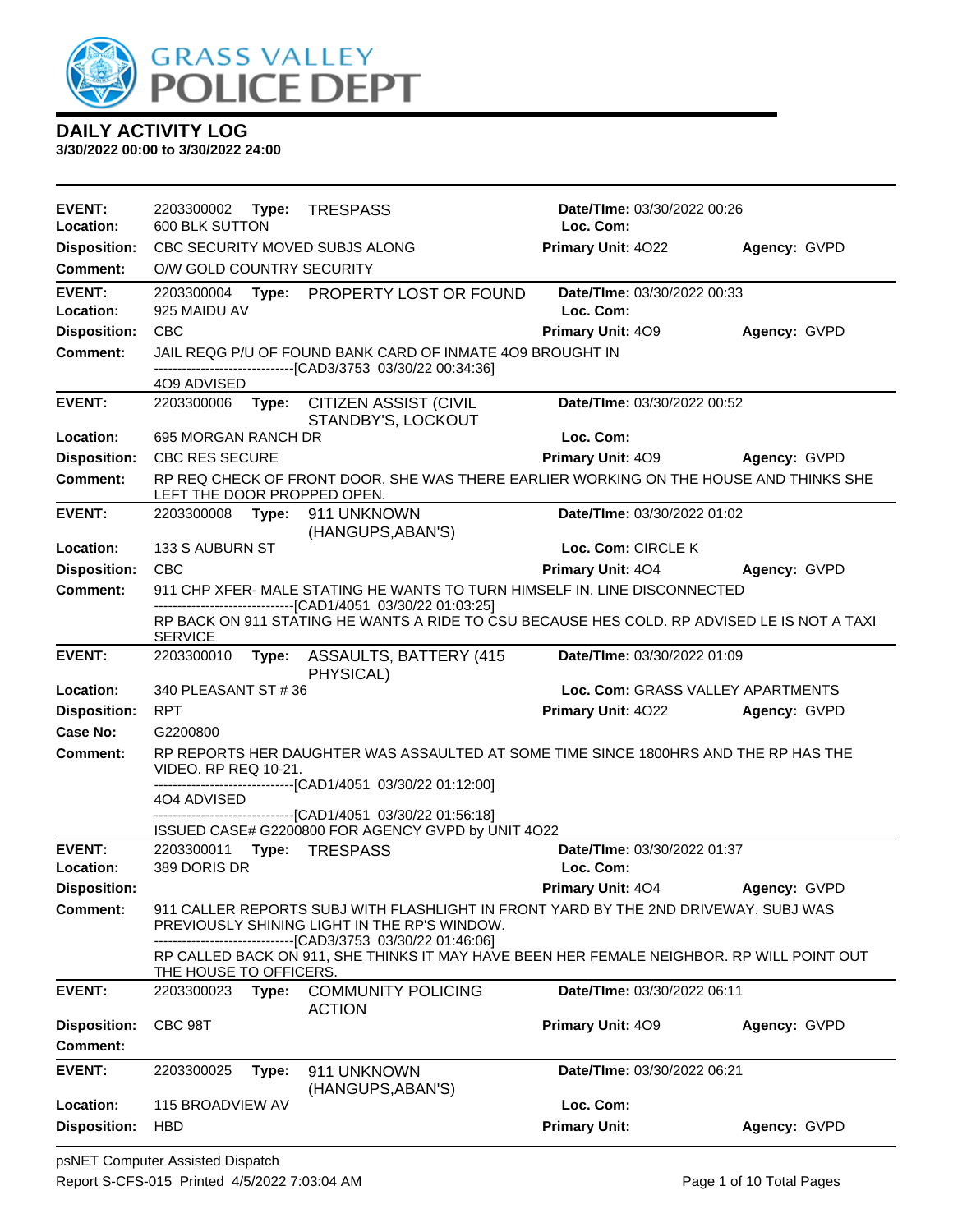

| Comment:            | 911 ABANDON                                                                                                      |       |                                                                                                                                        |                             |              |  |
|---------------------|------------------------------------------------------------------------------------------------------------------|-------|----------------------------------------------------------------------------------------------------------------------------------------|-----------------------------|--------------|--|
|                     |                                                                                                                  |       | --------------------------[CAD3/3753 03/30/22 06:22:03]<br>EVENT LOCATION CHANGED FROM LAT: 39.21920100 LONG: -121.052352 GRASS VALLEY |                             |              |  |
|                     |                                                                                                                  |       | --------------------------------[CAD3/3753_03/30/22_06:22:11]<br>ACCIDENTAL TURNNING OFF ALARM                                         |                             |              |  |
|                     | ***** EVENT CLOSED BY CAD3                                                                                       |       |                                                                                                                                        |                             |              |  |
| <b>EVENT:</b>       |                                                                                                                  |       | 2203300028 Type: SUSPICIOUS CIRCUMSTANCE<br>(VEHICLE, PERSON                                                                           | Date/TIme: 03/30/2022 07:10 |              |  |
| Location:           | 463 SUTTON WY                                                                                                    |       |                                                                                                                                        | Loc. Com: FORE DENTAL CARE  |              |  |
| <b>Disposition:</b> | <b>GOA</b>                                                                                                       |       |                                                                                                                                        | Primary Unit: 4017          | Agency: GVPD |  |
| <b>Comment:</b>     |                                                                                                                  |       | RP REPORTING MALE TRANSIENT IN THE PARKING LOT NO DESCRIPTION. RP IS UNCOMFORTABLE FOR<br>CO-WORKERS AND PATIENTS ARRIVING.            |                             |              |  |
| <b>EVENT:</b>       |                                                                                                                  |       | 2203300032 Type: 911 UNKNOWN                                                                                                           | Date/TIme: 03/30/2022 07:55 |              |  |
|                     |                                                                                                                  |       | (HANGUPS, ABAN'S)                                                                                                                      |                             |              |  |
| Location:           |                                                                                                                  |       | LAT: 39.24128100 LONG: -121.047846                                                                                                     | Loc. Com:                   |              |  |
| <b>Disposition:</b> | HBD NEG CB RECEIVED                                                                                              |       |                                                                                                                                        | <b>Primary Unit:</b>        | Agency: GVPD |  |
| <b>Comment:</b>     | 911 OPEN LINE, NOTHING HEARD                                                                                     |       | -------------------------------[CAD1/4074_03/30/22_07:57:04]                                                                           |                             |              |  |
|                     | VM LEFT ON CB                                                                                                    |       | ***** EVENT CLOSED BY CAD1 WITH COMMENT-NEG CB RECEIVED                                                                                |                             |              |  |
| <b>EVENT:</b>       | 2203300039                                                                                                       |       | Type: ORDINANCES<br>(COUNTY/MUNICIPAL)                                                                                                 | Date/TIme: 03/30/2022 08:22 |              |  |
| Location:           | 867 SUTTON WY                                                                                                    |       |                                                                                                                                        | Loc. Com: SAFEWAY           |              |  |
| <b>Disposition:</b> | <b>CBC</b>                                                                                                       |       |                                                                                                                                        | Primary Unit: 4018          | Agency: GVPD |  |
| <b>Comment:</b>     | EMPLOYEE REQ SUBJ BE 602'D FROM THE BSN. SUBJ JUST LEFT AND POSS STOLE ITEMS<br>WMA DRK GRY CLOTHING, GRY BEANIE |       |                                                                                                                                        |                             |              |  |
| <b>EVENT:</b>       | 2203300040                                                                                                       |       | Type: 911 UNKNOWN<br>(HANGUPS, ABAN'S)                                                                                                 | Date/TIme: 03/30/2022 08:30 |              |  |
| Location:           | 1080 MCCOURTNEY                                                                                                  |       |                                                                                                                                        | Loc. Com:                   |              |  |
| <b>Disposition:</b> | <b>HBD</b>                                                                                                       |       |                                                                                                                                        | <b>Primary Unit:</b>        | Agency: GVPD |  |
| <b>Comment:</b>     | 911 ABANDON/C4 ON CALLBACK<br>***** EVENT CLOSED BY CAD3                                                         |       |                                                                                                                                        |                             |              |  |
| <b>EVENT:</b>       |                                                                                                                  |       | 2203300041 Type: SUBJECT STOP                                                                                                          | Date/TIme: 03/30/2022 08:30 |              |  |
| Location:           | 1100 BLK SUTTON                                                                                                  |       |                                                                                                                                        | Loc. Com:                   |              |  |
| <b>Disposition:</b> | <b>CIT</b>                                                                                                       |       |                                                                                                                                        | Primary Unit: 4017          | Agency: GVPD |  |
| Case No:            | G2200801                                                                                                         |       |                                                                                                                                        |                             |              |  |
| Comment:            | OW <sub>3</sub>                                                                                                  |       |                                                                                                                                        |                             |              |  |
|                     |                                                                                                                  |       | -------------------------------[CAD1/4074_03/30/22_08:39:43]                                                                           |                             |              |  |
|                     |                                                                                                                  |       | ISSUED CASE# G2200801 FOR AGENCY GVPD by UNIT 4O17                                                                                     |                             |              |  |
| <b>EVENT:</b>       | 2203300044                                                                                                       |       | Type: ANIMALS (ABUSE, LOOSE,<br>FOUND, INJURED)                                                                                        | Date/TIme: 03/30/2022 08:35 |              |  |
| Location:           | 520 EA MAIN ST                                                                                                   |       |                                                                                                                                        | Loc. Com:                   |              |  |
| <b>Disposition:</b> | <b>CBC</b>                                                                                                       |       |                                                                                                                                        | Primary Unit: 4Z32          | Agency: GVPD |  |
| <b>Comment:</b>     |                                                                                                                  |       | -------------------------------[CAD1/4074 03/30/22 09:23:24]                                                                           |                             |              |  |
|                     |                                                                                                                  |       | EVENT LOCATION CHANGED FROM 520 E MAIN                                                                                                 |                             |              |  |
| <b>EVENT:</b>       | 2203300048                                                                                                       | Type: | THEFT (GRAND, PETTY, FROM<br>MERCHANT)                                                                                                 | Date/TIme: 03/30/2022 09:00 |              |  |
| Location:           | 625 ESKATON CR # 260                                                                                             |       |                                                                                                                                        | Loc. Com: ESKATON VILLAGE   |              |  |
| <b>Disposition:</b> |                                                                                                                  |       | RPT FU TO CONTINUE WITH DAUGHTER                                                                                                       | Primary Unit: 4R10          | Agency: GVPD |  |
| Case No:            | G2200802                                                                                                         |       |                                                                                                                                        |                             |              |  |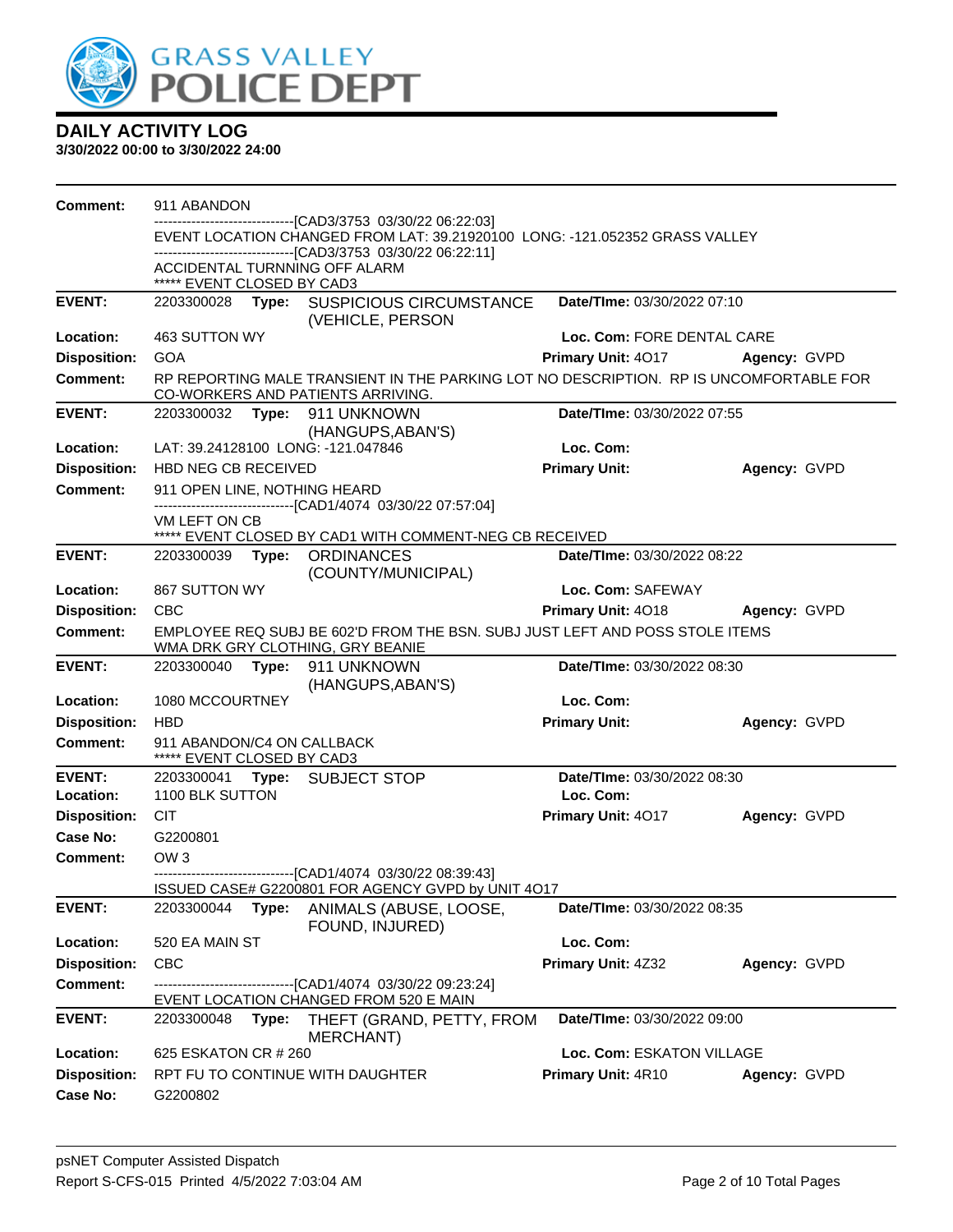

| Comment:                   | RP REQUESTING 10-21 REGARDING MISSING RING VALUED AT \$2,000. RP IS THE VIC'S DAUGHTER.<br>-------------------------------[CAD3/4056 03/30/22 09:17:25]<br>ISSUED CASE# G2200802 FOR AGENCY GVPD by UNIT 4R10 |                                |              |  |  |  |  |
|----------------------------|---------------------------------------------------------------------------------------------------------------------------------------------------------------------------------------------------------------|--------------------------------|--------------|--|--|--|--|
| <b>EVENT:</b>              | 2203300059 Type: ALL OTHERS                                                                                                                                                                                   | Date/TIme: 03/30/2022 09:26    |              |  |  |  |  |
| Location:                  | SUTTON WY/IDAHO MARYLAND RD                                                                                                                                                                                   | Loc. Com:                      |              |  |  |  |  |
| <b>Disposition:</b>        | <b>CBC</b>                                                                                                                                                                                                    | <b>Primary Unit: 4D7</b>       | Agency: GVPD |  |  |  |  |
| <b>Comment:</b>            | -------------------------------[CAD3/4056 03/30/22 09:40:05]<br>EVENT LOCATION CHANGED FROM SUTTON/IDAHO MARYLAND                                                                                             |                                |              |  |  |  |  |
| <b>EVENT:</b>              | 2203300061 Type: ANIMALS (ABUSE, LOOSE,<br>FOUND, INJURED)                                                                                                                                                    | Date/TIme: 03/30/2022 09:28    |              |  |  |  |  |
| Location:                  | OPHIR ST/BENNETT ST                                                                                                                                                                                           | Loc. Com:                      |              |  |  |  |  |
| <b>Disposition:</b>        | <b>GOA</b>                                                                                                                                                                                                    | <b>Primary Unit: 4Z32</b>      | Agency: GVPD |  |  |  |  |
| <b>Comment:</b>            | RP REPORTING 4 DOGS IN THE ROAD.                                                                                                                                                                              |                                |              |  |  |  |  |
| <b>EVENT:</b>              | 2203300062<br>Type: 911 UNKNOWN<br>(HANGUPS, ABAN'S)                                                                                                                                                          | Date/TIme: 03/30/2022 09:29    |              |  |  |  |  |
| Location:                  | 120 YUBA RIVER CT                                                                                                                                                                                             | Loc. Com: TRACTOR SUPPLY       |              |  |  |  |  |
| <b>Disposition:</b>        | <b>HBD</b>                                                                                                                                                                                                    | <b>Primary Unit:</b>           | Agency: GVPD |  |  |  |  |
| <b>Comment:</b>            | 911 ABANDON                                                                                                                                                                                                   |                                |              |  |  |  |  |
|                            | -------------------------------[CAD3/4056 03/30/22 09:30:21]<br>MSG LEFT                                                                                                                                      |                                |              |  |  |  |  |
|                            | --------------------------------[CAD3/4056 03/30/22 09:32:37]<br>EVENT LOCATION CHANGED FROM LAT: 39.24232700 LONG: -121.035304 GRASS VALLEY                                                                  |                                |              |  |  |  |  |
|                            | -------------------------------[CAD3/4056 03/30/22 09:32:44]                                                                                                                                                  |                                |              |  |  |  |  |
|                            | RP CALLED BACK STATING C4<br>***** EVENT CLOSED BY CAD3                                                                                                                                                       |                                |              |  |  |  |  |
| <b>EVENT:</b><br>Location: | Date/TIme: 03/30/2022 09:32<br>2203300063 Type: WELFARE CHECK<br>105 NEAL ST<br>Loc. Com: SAFEWAY                                                                                                             |                                |              |  |  |  |  |
| <b>Disposition:</b>        | UTL                                                                                                                                                                                                           | Primary Unit: 401 Agency: GVPD |              |  |  |  |  |
| <b>Comment:</b>            | RP REPORTING A TRANSIENT IN THE REAR OF THE BUILDING JUMPING AROUND WEARING BLUE SHIRT<br>WITH A BIKE. UNKNOWN FURTHER                                                                                        |                                |              |  |  |  |  |
| <b>EVENT:</b>              | 2203300064 Type: COMMUNITY POLICING<br><b>ACTION</b>                                                                                                                                                          | Date/TIme: 03/30/2022 09:34    |              |  |  |  |  |
| Location:                  | PLAZA DR/BRUNSWICK RD                                                                                                                                                                                         | Loc. Com:                      |              |  |  |  |  |
| <b>Disposition:</b>        | CIT 98T, 1203.2 PC, 22335.2 BP                                                                                                                                                                                | <b>Primary Unit: 4017</b>      | Agency: GVPD |  |  |  |  |
| Case No:                   | G2200803                                                                                                                                                                                                      |                                |              |  |  |  |  |
| <b>Comment:</b>            | -------------------------------[CAD1/4074 03/30/22 09:36:28]<br>EVENT LOCATION CHANGED FROM PLAZA DR / BRUNSWICK<br>------------------------------[CAD1/4074 03/30/22 09:43:14]                               |                                |              |  |  |  |  |
| <b>EVENT:</b>              | ISSUED CASE# G2200803 FOR AGENCY GVPD by UNIT 4O17<br>2203300066<br>Type:                                                                                                                                     | Date/TIme: 03/30/2022 09:36    |              |  |  |  |  |
|                            | ALARMS (SILENT, AUDIBLE,<br>COMMERCIAL, RES                                                                                                                                                                   |                                |              |  |  |  |  |
| Location:                  | 1061 E MAIN ST # 201                                                                                                                                                                                          | Loc. Com: NORTHERN ORTHOPEDICS |              |  |  |  |  |
| <b>Disposition:</b>        | CBC UNK REASON C4                                                                                                                                                                                             | <b>Primary Unit: 4018</b>      | Agency: GVPD |  |  |  |  |
| <b>Comment:</b>            | OP# 32340 AUDIBLE 10-33 EXAM ROOM RESP PENDING                                                                                                                                                                |                                |              |  |  |  |  |
| <b>EVENT:</b>              | 2203300071<br>Type:<br>911 UNKNOWN<br>(HANGUPS, ABAN'S)                                                                                                                                                       | Date/TIme: 03/30/2022 09:58    |              |  |  |  |  |
| Location:                  | LAT: 39.20058600 LONG: -121.056772                                                                                                                                                                            | Loc. Com:                      |              |  |  |  |  |
| <b>Disposition:</b>        | <b>HBD</b>                                                                                                                                                                                                    | <b>Primary Unit:</b>           | Agency: GVPD |  |  |  |  |
| <b>Comment:</b>            | 911 OPEN LINE, NOTHING HEARD UNABLE TO CALLBACK<br>***** EVENT CLOSED BY CAD1                                                                                                                                 |                                |              |  |  |  |  |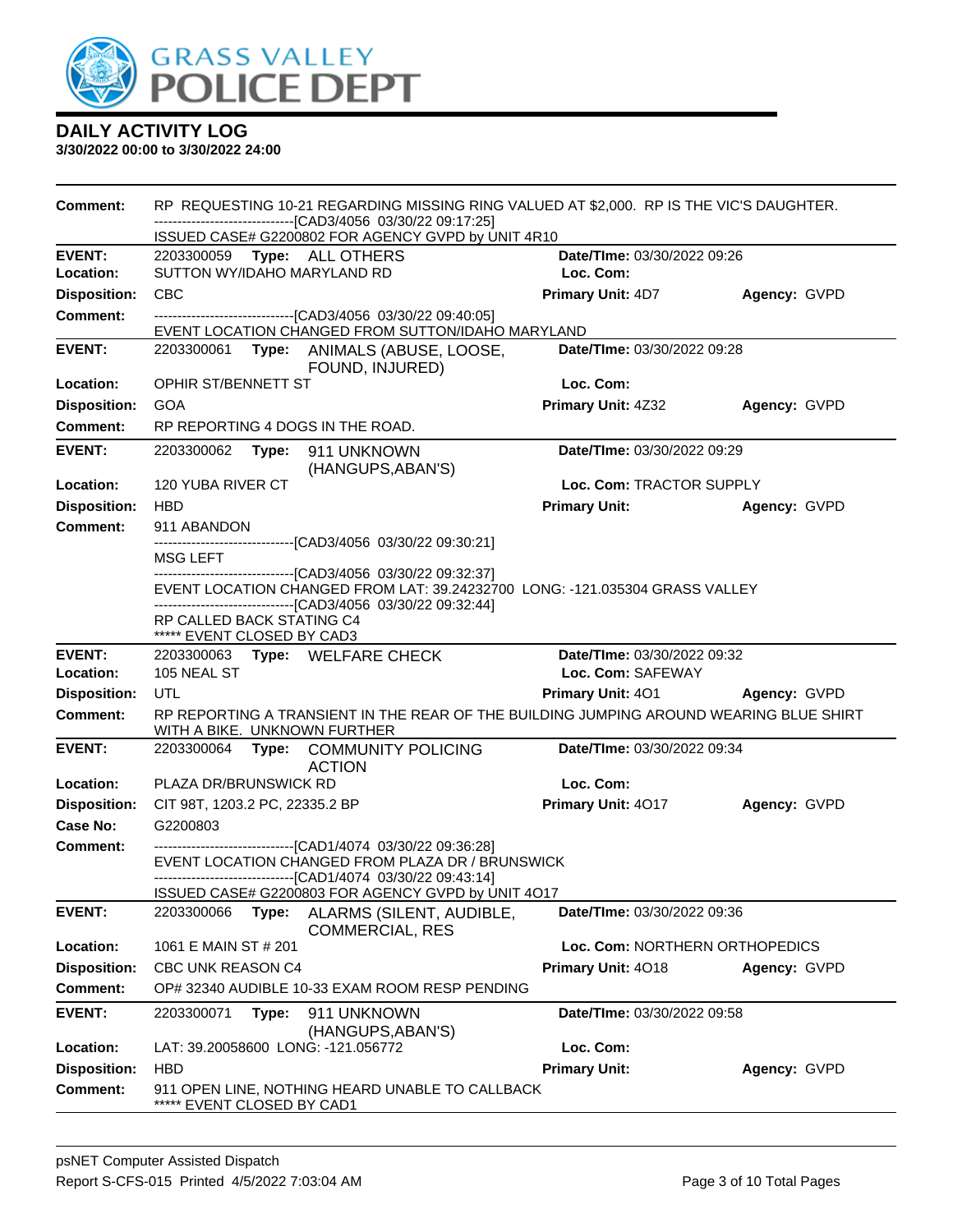

**3/30/2022 00:00 to 3/30/2022 24:00**

| <b>EVENT:</b>       |                                                                                                                   |       | (HANGUPS, ABAN'S)                                                                                                  | Date/TIme: 03/30/2022 09:58           |                                          |  |
|---------------------|-------------------------------------------------------------------------------------------------------------------|-------|--------------------------------------------------------------------------------------------------------------------|---------------------------------------|------------------------------------------|--|
| Location:           |                                                                                                                   |       | LAT: 39.22820800 LONG: -121.047878                                                                                 | Loc. Com:                             |                                          |  |
| <b>Disposition:</b> | HBD NEG CB RECEIVED                                                                                               |       |                                                                                                                    | <b>Primary Unit:</b>                  | Agency: GVPD                             |  |
| <b>Comment:</b>     | 911 OPEN LINE, FAINT TALKING HEARD IN BACKGROUND<br>--------------------------------[CAD1/4074 03/30/22 09:59:09] |       |                                                                                                                    |                                       |                                          |  |
|                     | <b>NEG HIST W/NUMBER</b><br>VM LEFT ON CB                                                                         |       |                                                                                                                    |                                       |                                          |  |
|                     |                                                                                                                   |       | -----------------------[CAD3/4056 03/30/22 10:00:50]<br>ADD 911 OPEN LINE NOTHING HEARD                            |                                       |                                          |  |
|                     |                                                                                                                   |       | ***** EVENT CLOSED BY CAD1 WITH COMMENT-NEG CB RECEIVED                                                            |                                       |                                          |  |
| <b>EVENT:</b>       |                                                                                                                   |       | 2203300074 Type: SUBJECT STOP                                                                                      | Date/TIme: 03/30/2022 10:10           |                                          |  |
| Location:           | 800 BLK SUTTON                                                                                                    |       |                                                                                                                    | Loc. Com:                             |                                          |  |
| <b>Disposition:</b> | CBC ADV TO STAY OUT OF RDWY                                                                                       |       |                                                                                                                    | Primary Unit: 4017                    | Agency: GVPD                             |  |
| <b>Comment:</b>     | <b>XRAY LAYING IN RDWY</b>                                                                                        |       |                                                                                                                    |                                       |                                          |  |
| <b>EVENT:</b>       |                                                                                                                   |       |                                                                                                                    | Date/TIme: 03/30/2022 10:11           |                                          |  |
| Location:           | 129 S AUBURN ST                                                                                                   |       |                                                                                                                    |                                       | Loc. Com: GRASS VALLEY POLICE DEPARTMENT |  |
| <b>Disposition:</b> | <b>CBC</b>                                                                                                        |       |                                                                                                                    | <b>Primary Unit: 4018</b>             | Agency: GVPD                             |  |
| <b>Comment:</b>     | OW 1 IN BACK LOT                                                                                                  |       | -------------------------------[CAD3/4056 03/30/22 10:13:20]                                                       |                                       |                                          |  |
|                     |                                                                                                                   |       | EVENT LOCATION CHANGED FROM GVPD                                                                                   |                                       |                                          |  |
| <b>EVENT:</b>       |                                                                                                                   |       | 2203300077 Type: SUBJECT STOP                                                                                      | Date/TIme: 03/30/2022 10:23           |                                          |  |
| Location:           | 1000 PLAZA DR                                                                                                     |       |                                                                                                                    | Loc. Com: SIERRA CENTRAL CREDIT UNION |                                          |  |
| <b>Disposition:</b> |                                                                                                                   |       | CBC 98T STEVENSON TRANSPORTED                                                                                      | <b>Primary Unit: 4017</b>             | Agency: GVPD                             |  |
| <b>Comment:</b>     | OW <sub>2</sub>                                                                                                   |       |                                                                                                                    |                                       |                                          |  |
|                     |                                                                                                                   |       | ------------------------------[CAD1/4074 03/30/22 10:24:25]                                                        |                                       |                                          |  |
| <b>EVENT:</b>       |                                                                                                                   |       | EVENT LOCATION CHANGED FROM SIERRA CENTRAL SUTTON                                                                  | Date/TIme: 03/30/2022 10:42           |                                          |  |
|                     | 2203300082 Type:                                                                                                  |       | 911 UNKNOWN<br>(HANGUPS, ABAN'S)                                                                                   |                                       |                                          |  |
| Location:           | 162 MCNAB CR                                                                                                      |       |                                                                                                                    | Loc. Com:                             |                                          |  |
| <b>Disposition:</b> | <b>HBD</b>                                                                                                        |       |                                                                                                                    | <b>Primary Unit:</b>                  | Agency: GVPD                             |  |
| <b>Comment:</b>     | 911 HANGUP/C4 ON CALLBACK<br>***** EVENT CLOSED BY CAD3                                                           |       |                                                                                                                    |                                       |                                          |  |
| <b>EVENT:</b>       |                                                                                                                   |       | 2203300083 Type: ALL OTHERS                                                                                        | Date/TIme: 03/30/2022 10:45           |                                          |  |
| Location:           | 129 S AUBURN ST                                                                                                   |       |                                                                                                                    |                                       | Loc. Com: GRASS VALLEY POLICE DEPARTMENT |  |
| <b>Disposition:</b> | <b>RPT</b>                                                                                                        |       |                                                                                                                    | Primary Unit: 4021                    | Agency: GVPD                             |  |
| Case No:            | G2200804                                                                                                          |       |                                                                                                                    |                                       |                                          |  |
| <b>Comment:</b>     |                                                                                                                   |       | -------------------------------[CAD1/4074_03/30/22 10:45:39]<br>ISSUED CASE# G2200804 FOR AGENCY GVPD by UNIT 4O21 |                                       |                                          |  |
|                     |                                                                                                                   |       | -------[CAD1/4074_03/30/22 10:45:50]<br>EVENT LOCATION CHANGED FROM GVPD                                           |                                       |                                          |  |
| <b>EVENT:</b>       |                                                                                                                   |       |                                                                                                                    | Date/TIme: 03/30/2022 10:51           |                                          |  |
| Location:           | 462 COLFAX AV                                                                                                     |       |                                                                                                                    | Loc. Com: STEVENSON'S JEWELRY SUPPLY  |                                          |  |
| <b>Disposition:</b> | <b>CBC</b>                                                                                                        |       |                                                                                                                    | <b>Primary Unit: 401</b>              | Agency: GVPD                             |  |
| <b>Comment:</b>     |                                                                                                                   |       | ---------------------------------[CAD1/4074 03/30/22 10:52:21]                                                     |                                       |                                          |  |
|                     |                                                                                                                   |       | EVENT LOCATION CHANGED FROM STEVENSONS JEWELRY                                                                     |                                       |                                          |  |
| <b>EVENT:</b>       | 2203300102                                                                                                        | Type: | <b>BURGLARY (AUTO,</b>                                                                                             | Date/TIme: 03/30/2022 12:01           |                                          |  |
| Location:           | 125 PRESLEY WY # D                                                                                                |       | RESIDENCE, COMMERCIAL)                                                                                             | Loc. Com:                             |                                          |  |
| <b>Disposition:</b> | <b>RPT</b>                                                                                                        |       |                                                                                                                    | Primary Unit: 401                     | Agency: GVPD                             |  |
| Case No:            | G2200806                                                                                                          |       |                                                                                                                    |                                       |                                          |  |
|                     |                                                                                                                   |       |                                                                                                                    |                                       |                                          |  |

psNET Computer Assisted Dispatch Report S-CFS-015 Printed 4/5/2022 7:03:04 AM Page 4 of 10 Total Pages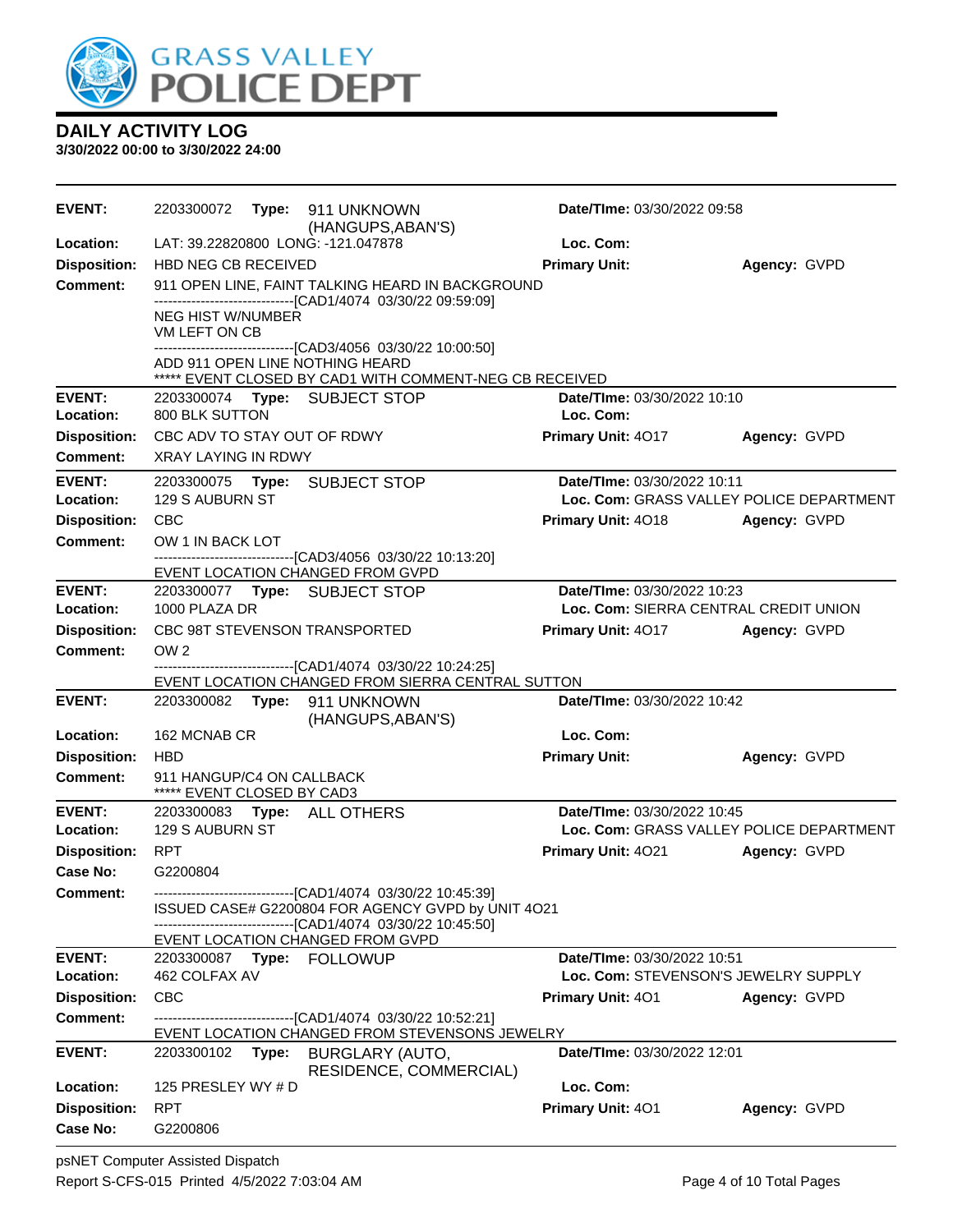

| --------------------------[CAD1/4074_03/30/22 12:43:46]<br>ISSUED CASE# G2200806 FOR AGENCY GVPD by UNIT 4O1<br>Date/TIme: 03/30/2022 12:17<br><b>EVENT:</b><br>2203300105<br>Type:<br>TRAFFIC (DUI, PARKING,<br>SPEED, HAZ<br>Location:<br>49/20 STATE/DORSEY DR<br>Loc. Com: NB<br><b>Disposition:</b><br><b>HBD</b><br><b>Primary Unit:</b><br>Agency: GVPD<br><b>Comment:</b><br>911 DISABLED VEH IN LEFT LANE. SML BLUE PICKUP/XFER TO CHP<br>-------------------------------[CAD1/4074 03/30/22 12:19:44] |  |
|-----------------------------------------------------------------------------------------------------------------------------------------------------------------------------------------------------------------------------------------------------------------------------------------------------------------------------------------------------------------------------------------------------------------------------------------------------------------------------------------------------------------|--|
|                                                                                                                                                                                                                                                                                                                                                                                                                                                                                                                 |  |
|                                                                                                                                                                                                                                                                                                                                                                                                                                                                                                                 |  |
|                                                                                                                                                                                                                                                                                                                                                                                                                                                                                                                 |  |
|                                                                                                                                                                                                                                                                                                                                                                                                                                                                                                                 |  |
|                                                                                                                                                                                                                                                                                                                                                                                                                                                                                                                 |  |
| <b>VOICED</b><br>***** EVENT CLOSED BY CAD1                                                                                                                                                                                                                                                                                                                                                                                                                                                                     |  |
| <b>EVENT:</b><br>Date/TIme: 03/30/2022 12:20<br>2203300107 Type: CITIZEN ASSIST (CIVIL<br>STANDBY'S, LOCKOUT                                                                                                                                                                                                                                                                                                                                                                                                    |  |
| 403 CHAPEL ST<br>Loc. Com:<br>Location:                                                                                                                                                                                                                                                                                                                                                                                                                                                                         |  |
| <b>CBC</b><br><b>Disposition:</b><br>Primary Unit: 4018<br>Agency: GVPD                                                                                                                                                                                                                                                                                                                                                                                                                                         |  |
| RP REQUESTING CIVIL STANDBY 10-21 RP FOR DETAILS.<br><b>Comment:</b>                                                                                                                                                                                                                                                                                                                                                                                                                                            |  |
| <b>EVENT:</b><br>Date/TIme: 03/30/2022 12:31<br>2203300108<br>Type:<br>ANIMALS (ABUSE, LOOSE,<br>FOUND, INJURED)                                                                                                                                                                                                                                                                                                                                                                                                |  |
| Loc. Com:<br>Location:<br>246 ARCADIA DR                                                                                                                                                                                                                                                                                                                                                                                                                                                                        |  |
| <b>Disposition:</b><br><b>CBC</b><br>Primary Unit: 4Z32<br>Agency: GVPD                                                                                                                                                                                                                                                                                                                                                                                                                                         |  |
| -------------------------------[CAD1/4074 03/30/22 12:32:00]<br><b>Comment:</b><br>EVENT LOCATION CHANGED FROM 246 ARCADIA                                                                                                                                                                                                                                                                                                                                                                                      |  |
| <b>EVENT:</b><br>Date/TIme: 03/30/2022 13:04<br>Type: FOLLOWUP<br>2203300119                                                                                                                                                                                                                                                                                                                                                                                                                                    |  |
| 1411 MULBERRY DR<br>Loc. Com:<br>Location:                                                                                                                                                                                                                                                                                                                                                                                                                                                                      |  |
| <b>Disposition:</b><br><b>CBC</b><br>Primary Unit: 4018<br>Agency: GVPD                                                                                                                                                                                                                                                                                                                                                                                                                                         |  |
| -------------------------------[SUPV01/3675 03/30/22 13:11:02]<br>Comment:<br>EVENT LOCATION CHANGED FROM 1411 MULBERRY DR                                                                                                                                                                                                                                                                                                                                                                                      |  |
| Date/TIme: 03/30/2022 13:11<br><b>EVENT:</b><br>2203300122<br>Type: FOLLOWUP                                                                                                                                                                                                                                                                                                                                                                                                                                    |  |
| Location:<br><b>COLFAX AV/HENDERSON ST</b><br>Loc. Com:                                                                                                                                                                                                                                                                                                                                                                                                                                                         |  |
| Primary Unit: 4K19<br><b>Disposition:</b><br>PEN INVALID 21<br>Agency: GVPD                                                                                                                                                                                                                                                                                                                                                                                                                                     |  |
| RP REQ 10-21 REF G2200799<br><b>Comment:</b>                                                                                                                                                                                                                                                                                                                                                                                                                                                                    |  |
| <b>EVENT:</b><br>Date/TIme: 03/30/2022 13:21<br>2203300123<br>Type: TRAFFIC ACCIDENT                                                                                                                                                                                                                                                                                                                                                                                                                            |  |
| Loc. Com: GARYS PLACE 530 272 5509<br>Location:<br>158 MILL ST                                                                                                                                                                                                                                                                                                                                                                                                                                                  |  |
| <b>Primary Unit:</b><br><b>Disposition:</b><br>MERGED 2203300124<br>Agency: GVPD                                                                                                                                                                                                                                                                                                                                                                                                                                |  |
| EMPLOYEE REPORTING A SUBJ IN A RED HONDA SEDAN JUST HIT A PLANTER ON NEAL ST. NEG INJURIES.<br>Comment:<br>PER RP MALE JUST GOT BACK IN THE VEH<br>--------------------------------[CAD1/4106 03/30/22 13:21:39]<br>PER RP 2 PEOPLE ARE NOW TALKING TO SUBJ                                                                                                                                                                                                                                                     |  |
| ***** EVENT CLOSED BY CAD3 WITH COMMENT-2203300124<br><b>EVENT:</b><br>Date/TIme: 03/30/2022 13:22<br>2203300124                                                                                                                                                                                                                                                                                                                                                                                                |  |
| Type: VEH CITES, VIN, TOWS, DUI<br><b>MILL ST/BANK ST</b><br>Location:<br>Loc. Com:                                                                                                                                                                                                                                                                                                                                                                                                                             |  |
| <b>CBC</b><br><b>Disposition:</b><br><b>Primary Unit: 402</b><br>Agency: GVPD                                                                                                                                                                                                                                                                                                                                                                                                                                   |  |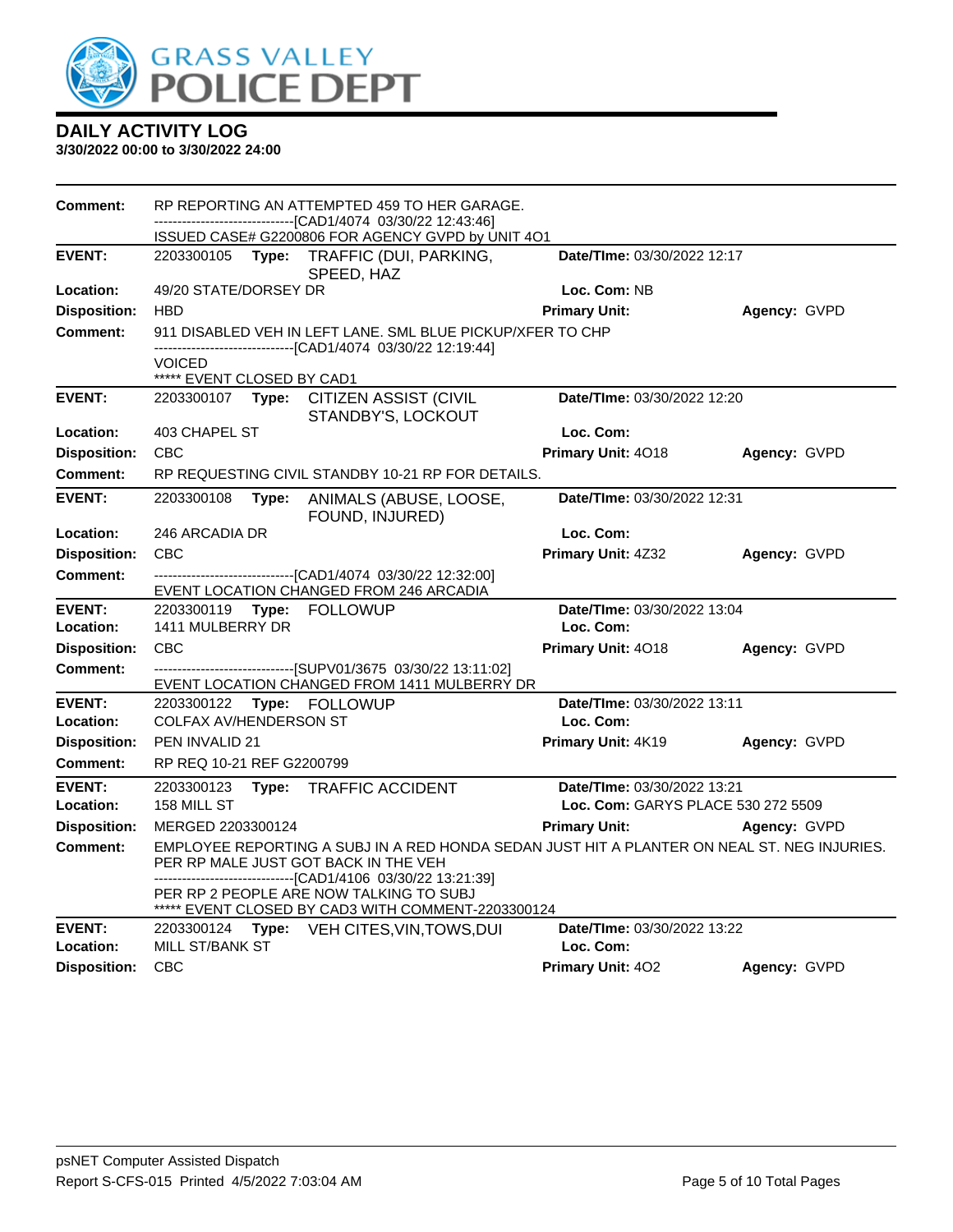

| <b>Comment:</b>     | OW VEH 3NZF382                                                                                                                                                                                              |       |                                                                                                                |                                       |              |
|---------------------|-------------------------------------------------------------------------------------------------------------------------------------------------------------------------------------------------------------|-------|----------------------------------------------------------------------------------------------------------------|---------------------------------------|--------------|
|                     |                                                                                                                                                                                                             |       | -------------------[CAD3/4056_03/30/22 13:22:25]                                                               |                                       |              |
|                     |                                                                                                                                                                                                             |       | EVENT LOCATION CHANGED FROM MILL/BANK<br>-------------------------------[MERGED CAD3/4056 03/30/2022 13:24:44] |                                       |              |
|                     | MERGED 2203300123 TYPE: TA                                                                                                                                                                                  |       |                                                                                                                |                                       |              |
|                     | LOCATION: 158 MILL ST                                                                                                                                                                                       |       |                                                                                                                |                                       |              |
|                     | GARYS PLACE 530 272 5509                                                                                                                                                                                    |       |                                                                                                                |                                       |              |
|                     | <b>RP: NAME: NICKY MCCUE</b>                                                                                                                                                                                |       | PHONE: 6015999 (209)                                                                                           |                                       |              |
|                     |                                                                                                                                                                                                             |       | COMMENTS: EMPLOYEE REPORTING A SUBJ IN A RED HONDA SEDAN JUST HIT A PLANTER ON NEAL ST.                        |                                       |              |
|                     |                                                                                                                                                                                                             |       | PER RP 2 PEOPLE ARE NOW TALKING TO SUBJ                                                                        |                                       |              |
| <b>EVENT:</b>       |                                                                                                                                                                                                             |       |                                                                                                                | Date/TIme: 03/30/2022 13:40           |              |
|                     |                                                                                                                                                                                                             |       | (HANGUPS, ABAN'S)                                                                                              |                                       |              |
| <b>Location:</b>    | 2054 NEVADA CITY HIGHWAY                                                                                                                                                                                    |       |                                                                                                                | Loc. Com: BEHIND SAVE MART            |              |
| <b>Disposition:</b> | HBD NEG SIG HIST W NUM                                                                                                                                                                                      |       |                                                                                                                | <b>Primary Unit:</b>                  | Agency: GVPD |
| <b>Comment:</b>     |                                                                                                                                                                                                             |       | 911 ACCIDENTAL EVERYTHING CODE 4<br>***** EVENT CLOSED BY CAD1 WITH COMMENT-NEG SIG HIST W NUM                 |                                       |              |
| <b>EVENT:</b>       |                                                                                                                                                                                                             |       | 2203300132 Type: 911 UNKNOWN                                                                                   | Date/TIme: 03/30/2022 13:43           |              |
|                     |                                                                                                                                                                                                             |       | (HANGUPS, ABAN'S)                                                                                              |                                       |              |
| Location:           | 455 SUTTON WY                                                                                                                                                                                               |       |                                                                                                                | Loc. Com: SIMPLE TRUTH                |              |
| <b>Disposition:</b> | HBD                                                                                                                                                                                                         |       |                                                                                                                | <b>Primary Unit:</b>                  | Agency: GVPD |
| <b>Comment:</b>     | 911 ABAN                                                                                                                                                                                                    |       |                                                                                                                |                                       |              |
|                     | NEG HIST W NUM                                                                                                                                                                                              |       |                                                                                                                |                                       |              |
|                     | -------------------------------[CAD1/4106 03/30/22 13:45:03]<br>EVENT LOCATION CHANGED FROM LAT: 39.23408200 LONG: -121.039112 GRASS VALLEY<br>-------------------------------[CAD1/4106 03/30/22 13:47:09] |       |                                                                                                                |                                       |              |
|                     | ON CALL BACK ACCIDENTAL<br>***** EVENT CLOSED BY CAD1                                                                                                                                                       |       |                                                                                                                |                                       |              |
| <b>EVENT:</b>       |                                                                                                                                                                                                             |       | 2203300135 Type: RESTRAINING ORDERS (TRO,                                                                      | Date/TIme: 03/30/2022 13:56           |              |
|                     |                                                                                                                                                                                                             |       | OAH, CUSTODY, C                                                                                                |                                       |              |
| Location:           | 276 GATES PL                                                                                                                                                                                                |       |                                                                                                                | Loc. Com:                             |              |
| <b>Disposition:</b> | CBC LOG ENTRY PROVIDED                                                                                                                                                                                      |       |                                                                                                                | Primary Unit: 4K19                    | Agency: GVPD |
| <b>Comment:</b>     |                                                                                                                                                                                                             |       | RP REQ 1021 REF A RESTRAINING ORDER RESTRAINING RP FROM SPIRIT HOUSE                                           |                                       |              |
| <b>EVENT:</b>       | 2203300140                                                                                                                                                                                                  | Type: | <b>FOLLOWUP</b>                                                                                                | Date/TIme: 03/30/2022 14:15           |              |
| Location:           | 155 GLASSON WY                                                                                                                                                                                              |       |                                                                                                                | Loc. Com: SIERRA NEVADA MEMORIAL      |              |
|                     |                                                                                                                                                                                                             |       |                                                                                                                | <b>HOSPITAL</b><br>Primary Unit: 4017 |              |
| <b>Disposition:</b> | <b>CBC</b>                                                                                                                                                                                                  |       |                                                                                                                |                                       | Agency: GVPD |
| <b>Comment:</b>     |                                                                                                                                                                                                             |       | ---------------------------------[CAD3/4056 03/30/22 14:15:51]<br>EVENT LOCATION CHANGED FROM SNMH             |                                       |              |
| <b>EVENT:</b>       | 2203300144                                                                                                                                                                                                  | Type: | <b>COMMUNITY POLICING</b>                                                                                      | Date/TIme: 03/30/2022 14:34           |              |
|                     |                                                                                                                                                                                                             |       | <b>ACTION</b>                                                                                                  |                                       |              |
| Location:           | <b>DOWNTOWN</b>                                                                                                                                                                                             |       |                                                                                                                | Loc. Com:                             |              |
| <b>Disposition:</b> | <b>CBC</b>                                                                                                                                                                                                  |       |                                                                                                                | Primary Unit: 402                     | Agency: GVPD |
| <b>Comment:</b>     | OUT W MATTHEW COULTER                                                                                                                                                                                       |       |                                                                                                                |                                       |              |
| <b>EVENT:</b>       | 2203300147                                                                                                                                                                                                  | Type: | THEFT (GRAND, PETTY, FROM<br>MERCHANT)                                                                         | Date/TIme: 03/30/2022 14:41           |              |
| Location:           | 650 FREEMAN LN                                                                                                                                                                                              |       |                                                                                                                | Loc. Com: JAMBA JUIC                  |              |
| <b>Disposition:</b> | CBC                                                                                                                                                                                                         |       |                                                                                                                | Primary Unit: 4021                    | Agency: GVPD |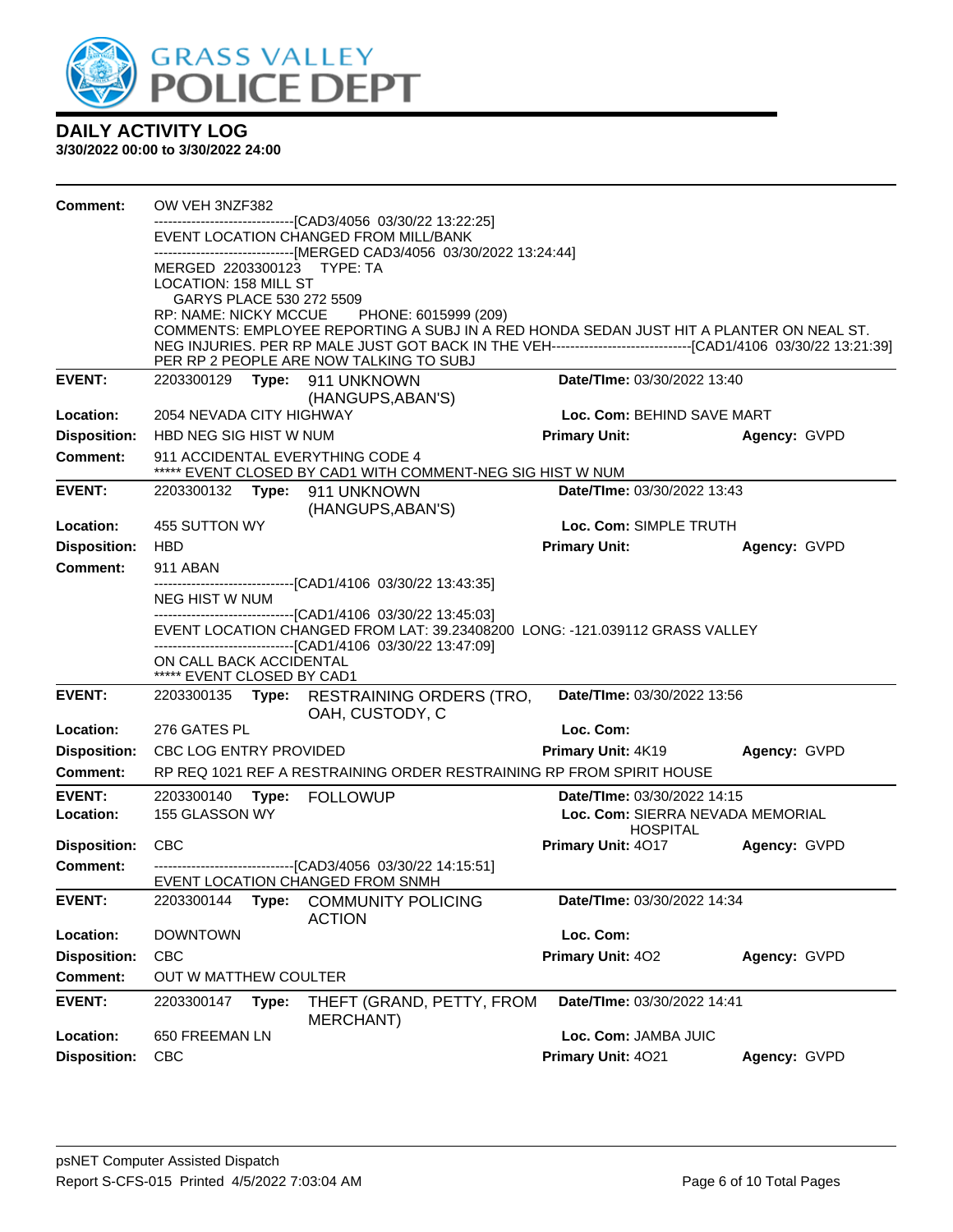

#### **3/30/2022 00:00 to 3/30/2022 24:00**

| <b>Comment:</b>     | RP REPORTING SHE LEFT HER PURSE AT JAMBA JUICE. RP WENT BACK TO THE STORE AND IT WAS GONE.<br>RP REQUEST 10-21<br>-------------------[4O21/MDT 03/30/22 15:03] |       |                                                                                                                                                                                                                                             |                                          |              |
|---------------------|----------------------------------------------------------------------------------------------------------------------------------------------------------------|-------|---------------------------------------------------------------------------------------------------------------------------------------------------------------------------------------------------------------------------------------------|------------------------------------------|--------------|
|                     |                                                                                                                                                                |       | RP CALLED TO LET US KNOW PURSE WENT MISSING AND BELIEVED SHE LEFT IT AT JAMBA JUICE. JJ DIDNT<br>HAVE PURSE. PURSE IS BLACK AND SMALL WITH YELLOW WALLET                                                                                    |                                          |              |
| <b>EVENT:</b>       | 2203300148                                                                                                                                                     |       | Type: 911 UNKNOWN<br>(HANGUPS, ABAN'S)                                                                                                                                                                                                      | Date/TIme: 03/30/2022 14:41              |              |
| Location:           | 290 SIERRA COLLEGE DR                                                                                                                                          |       |                                                                                                                                                                                                                                             | Loc. Com:                                |              |
| <b>Disposition:</b> | <b>HBD</b>                                                                                                                                                     |       |                                                                                                                                                                                                                                             | <b>Primary Unit:</b>                     | Agency: GVPD |
| <b>Comment:</b>     | 911 ACCIDENTAL EVERYTHING C4<br>***** EVENT CLOSED BY CAD1                                                                                                     |       |                                                                                                                                                                                                                                             |                                          |              |
| <b>EVENT:</b>       |                                                                                                                                                                |       | 2203300150 Type: DISTURBANCE (NOISE,<br>MUSIC, VERBAL, BARKI                                                                                                                                                                                | Date/TIme: 03/30/2022 14:45              |              |
| Location:           | 10837 ROUGH & READY HIGHWAY                                                                                                                                    |       |                                                                                                                                                                                                                                             | Loc. Com: LYMAN GILMORE SCHOOL           |              |
| <b>Disposition:</b> | <b>CBC</b>                                                                                                                                                     |       |                                                                                                                                                                                                                                             | <b>Primary Unit: 4021</b>                | Agency: GVPD |
| <b>Comment:</b>     | SEPERATED                                                                                                                                                      |       | TEACHER REQ 1021 REF AN ISSUE WITH A STUDENT TODAY. OCCURED THIS MORNING PARTIES                                                                                                                                                            |                                          |              |
|                     | WER NOTIFIED VIA TEXT BY RP.                                                                                                                                   |       | ------------------------------[4O21/MDT 03/30/22 15:14]<br>RP CALLED TO REPORT THAT SHE IS A BEHAVIORAL SPECIALIST AID AND A JUVENILE SPIT A GUM<br>WRAPPER AT HER. NOT REQUESTING CHARGES FILED JUST WANTS IT DOCUMENTED. PRINCIPAL AND VP |                                          |              |
| <b>EVENT:</b>       | 2203300158                                                                                                                                                     |       | Type: COMMUNITY POLICING<br><b>ACTION</b>                                                                                                                                                                                                   | Date/TIme: 03/30/2022 15:14              |              |
| <b>Disposition:</b> | CBC 98T                                                                                                                                                        |       |                                                                                                                                                                                                                                             | Primary Unit: 4017                       | Agency: GVPD |
| Comment:            |                                                                                                                                                                |       |                                                                                                                                                                                                                                             |                                          |              |
| <b>EVENT:</b>       | 2203300164                                                                                                                                                     | Type: | <b>ORDINANCES</b><br>(COUNTY/MUNICIPAL)                                                                                                                                                                                                     | Date/TIme: 03/30/2022 15:28              |              |
| Location:           | 1740 EA MAIN ST                                                                                                                                                |       |                                                                                                                                                                                                                                             | Loc. Com:                                |              |
| <b>Disposition:</b> | CBC                                                                                                                                                            |       |                                                                                                                                                                                                                                             | Primary Unit: 4017                       | Agency: GVPD |
| <b>Comment:</b>     | CAMP CLEANUP                                                                                                                                                   |       |                                                                                                                                                                                                                                             |                                          |              |
|                     |                                                                                                                                                                |       | -----------------------[CAD3/4056 03/30/22 15:28:56]<br>EVENT LOCATION CHANGED FROM 1740 E MAIN                                                                                                                                             |                                          |              |
| <b>EVENT:</b>       | 2203300168                                                                                                                                                     | Type: | <b>SUSPICIOUS CIRCUMSTANCE</b><br>(VEHICLE, PERSON                                                                                                                                                                                          | Date/TIme: 03/30/2022 15:33              |              |
| Location:           | 129 S AUBURN ST                                                                                                                                                |       |                                                                                                                                                                                                                                             | Loc. Com: GRASS VALLEY PD                |              |
| <b>Disposition:</b> | CBC                                                                                                                                                            |       |                                                                                                                                                                                                                                             | Primary Unit: 4021                       | Agency: GVPD |
| <b>Comment:</b>     |                                                                                                                                                                |       | RP IN THE GRASS VALLEY LOBBY WANTING TO REPORT SUSPICIOUS LICENSE PLATE NUMBERS. RP<br>BELIEVES THE VEHICLES ARE DEALING DRUGS.                                                                                                             |                                          |              |
| <b>EVENT:</b>       |                                                                                                                                                                |       | 2203300170 Type: FOLLOWUP                                                                                                                                                                                                                   | Date/TIme: 03/30/2022 15:45              |              |
| Location:           | <b>GRASS VALLEY</b>                                                                                                                                            |       |                                                                                                                                                                                                                                             | Loc. Com:                                |              |
| <b>Disposition:</b> | <b>CBC</b>                                                                                                                                                     |       |                                                                                                                                                                                                                                             | Primary Unit: 4021                       | Agency: GVPD |
| Comment:            | RP REQ 1021 REF VEH RELEASE. PER RP HE IS WITH A COLLECTION AGENCY AND VEH IS AT GOLD<br>COUNTRY TOWING. REF EVENT 2203230062                                  |       |                                                                                                                                                                                                                                             |                                          |              |
| <b>EVENT:</b>       | 2203300171                                                                                                                                                     | Type: | <b>TRESPASS</b>                                                                                                                                                                                                                             | Date/TIme: 03/30/2022 15:48              |              |
| Location:           | 235 CHAPEL ST                                                                                                                                                  |       |                                                                                                                                                                                                                                             | Loc. Com: ST PATRICK'S CATHOLIC CHURCH   |              |
| <b>Disposition:</b> | <b>CBC MOVING ALONG</b>                                                                                                                                        |       |                                                                                                                                                                                                                                             | <b>Primary Unit: 401</b>                 | Agency: GVPD |
| <b>Comment:</b>     |                                                                                                                                                                |       | RP IS THE FACILITY MANAGER REPORTING 4 SKATEBOARDERS REFUSING TO LEAVE THE PARKING LOT.<br>RP REQUEST LE TO MOVE THE SKATEBOARDERS ALONG.                                                                                                   |                                          |              |
| <b>EVENT:</b>       | 2203300172                                                                                                                                                     | Type: | <b>CITIZEN ASSIST (CIVIL</b><br>STANDBY'S, LOCKOUT                                                                                                                                                                                          | Date/TIme: 03/30/2022 15:49              |              |
| Location:           | 1262 SUTTON WY                                                                                                                                                 |       |                                                                                                                                                                                                                                             | Loc. Com: HOSPITALITY HOUSE 530 271 7144 |              |
| <b>Disposition:</b> |                                                                                                                                                                |       | CBC SUBJ NOT ON SCENE, IN CUSTODY                                                                                                                                                                                                           | Primary Unit: 4017                       | Agency: GVPD |

psNET Computer Assisted Dispatch Report S-CFS-015 Printed 4/5/2022 7:03:04 AM Page 7 of 10 Total Pages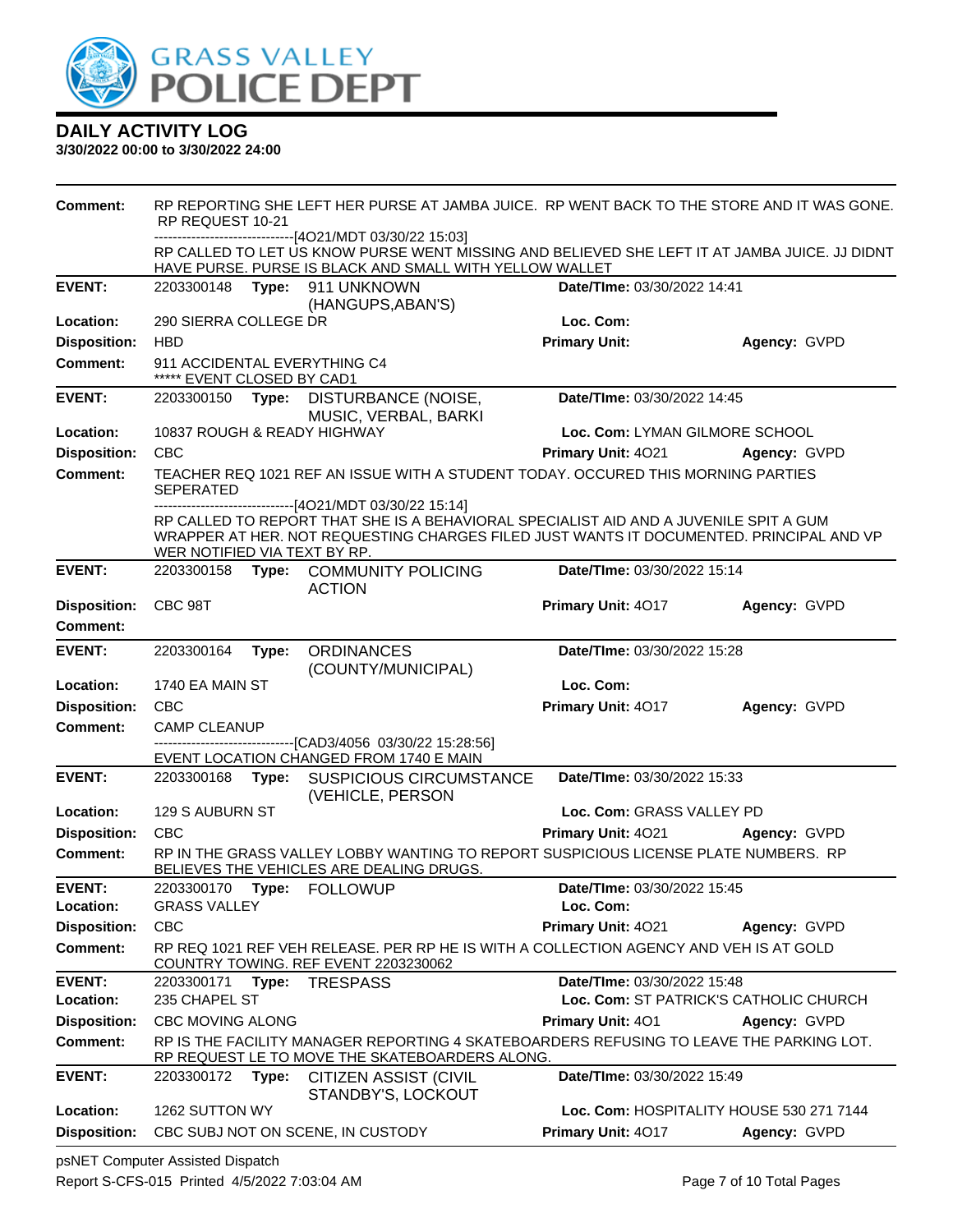

**3/30/2022 00:00 to 3/30/2022 24:00**

| <b>Comment:</b>                 | <b>CLEARANCE X1</b>                  |                                                                                                                                   |                                                       |              |
|---------------------------------|--------------------------------------|-----------------------------------------------------------------------------------------------------------------------------------|-------------------------------------------------------|--------------|
| <b>EVENT:</b>                   | 2203300180<br>Type:                  | <b>FOLLOWUP</b>                                                                                                                   | Date/TIme: 03/30/2022 16:07                           |              |
| Location:                       | 125 E MAIN ST                        |                                                                                                                                   | Loc. Com: GRASS VALLEY CITY HALL                      |              |
| <b>Disposition:</b>             | <b>CBC</b>                           |                                                                                                                                   | <b>Primary Unit: 402</b>                              | Agency: GVPD |
| Comment:                        | <b>CITY HALL</b>                     |                                                                                                                                   |                                                       |              |
|                                 |                                      | -------------------------[CAD3/4056_03/30/22 16:20:12]<br>EVENT LOCATION CHANGED FROM 125 E MAIN ST                               |                                                       |              |
| <b>EVENT:</b>                   | 2203300181                           | Type: PUBLIC RELATION CONTACT                                                                                                     | Date/TIme: 03/30/2022 16:11                           |              |
| Location:                       | 107 E MCKNIGHT WY                    |                                                                                                                                   | Loc. Com: GRASS VALLEY CHEVRON                        |              |
| <b>Disposition:</b>             | <b>CBC</b>                           |                                                                                                                                   | <b>Primary Unit: 4S5</b>                              | Agency: GVPD |
| <b>Comment:</b>                 | C <sub>4</sub>                       |                                                                                                                                   |                                                       |              |
|                                 |                                      | ----------------[CAD3/4056 03/30/22 16:12:01]                                                                                     |                                                       |              |
| <b>EVENT:</b>                   | 2203300182                           | EVENT LOCATION CHANGED FROM CHEVRON<br>Type: ANIMALS (ABUSE, LOOSE,                                                               | Date/TIme: 03/30/2022 16:22                           |              |
|                                 |                                      | FOUND, INJURED)                                                                                                                   |                                                       |              |
| Location:                       | 516 WHITING ST                       |                                                                                                                                   | Loc. Com:                                             |              |
| <b>Disposition:</b>             | <b>CBC</b>                           |                                                                                                                                   | Primary Unit: 4Z32                                    | Agency: GVPD |
| Comment:                        | <b>DEQUARANTINE</b>                  |                                                                                                                                   |                                                       |              |
|                                 |                                      | --------------------------[CAD3/4056_03/30/22 16:24:55]<br>EVENT LOCATION CHANGED FROM 516 WHITING                                |                                                       |              |
| <b>EVENT:</b>                   | 2203300184<br>Type:                  | TRAFFIC (DUI, PARKING,                                                                                                            | Date/TIme: 03/30/2022 16:23                           |              |
|                                 |                                      | SPEED, HAZ                                                                                                                        |                                                       |              |
| Location:                       | 111 W MCKNIGHT WY                    |                                                                                                                                   | Loc. Com: KMART                                       |              |
| <b>Disposition:</b>             | CBC ADV TO MOVE ALONG                |                                                                                                                                   | Primary Unit: 4018                                    | Agency: GVPD |
| <b>Comment:</b>                 |                                      | 911 RPT'G 2 MALES ON SMALL DIRT BIKES DOING WHEELIES IN THE PARKING LOT                                                           |                                                       |              |
| <b>EVENT:</b>                   | 2203300187<br>Type:                  | ALARMS (SILENT, AUDIBLE,<br><b>COMMERCIAL, RES</b>                                                                                | Date/TIme: 03/30/2022 16:27                           |              |
| Location:                       | 144 HUGHES RD                        |                                                                                                                                   | Loc. Com: GOLD COUNTRY TERMITE                        |              |
| <b>Disposition:</b>             | FA SECURE UNK REASON FOR ACT         |                                                                                                                                   | Primary Unit: 4K19                                    | Agency: GVPD |
| Comment:                        |                                      | AUD, FRONT ENTRY DOOR 2, RESP NOT RESPONDING                                                                                      |                                                       |              |
| <b>EVENT:</b>                   | 2203300190<br>Type:                  | <b>FOLLOWUP</b>                                                                                                                   | Date/TIme: 03/30/2022 16:48                           |              |
| Location:                       | 625 ESKATON CR                       |                                                                                                                                   | Loc. Com:                                             |              |
| <b>Disposition:</b>             | <b>CBC</b>                           |                                                                                                                                   | Primary Unit: 401                                     | Agency: GVPD |
| <b>Comment:</b>                 |                                      | RP REQ 1021 REF CASE# G2200739 BY 4O1                                                                                             |                                                       |              |
| <b>EVENT:</b>                   | 2203300192<br>Type:                  | PROPERTY LOST OR FOUND                                                                                                            | Date/TIme: 03/30/2022 16:59                           |              |
| Location:                       | 692 FREEMAN LN # A                   |                                                                                                                                   | Loc. Com: RALEYS                                      |              |
| <b>Disposition:</b>             | <b>HBD</b>                           |                                                                                                                                   | <b>Primary Unit:</b>                                  | Agency: GVPD |
| Comment:                        | EVENT CLOSED BY CAD1                 | RP REPORTING SHE LOST A BLK COIN PURSE WITH PINK POKA DOTS IN THE PARKING LOT YESTERDAY.<br>PER RP HER DRIVERS LISCENSE IS INSIDE |                                                       |              |
| <b>EVENT:</b>                   | 2203300194<br>Type:                  | 911 UNKNOWN                                                                                                                       | Date/TIme: 03/30/2022 17:03                           |              |
| Location:                       | LAT: 39.23408200 LONG: -121.039112   | (HANGUPS, ABAN'S)                                                                                                                 | Loc. Com:                                             |              |
|                                 | HBD NEG SIG HIST W VEH               |                                                                                                                                   |                                                       |              |
| <b>Disposition:</b><br>Comment: |                                      | 911 OPEN LINE POOR SERVICE OR POCKET DIAL. LINE DISCONNECTED                                                                      | <b>Primary Unit:</b>                                  | Agency: GVPD |
|                                 |                                      | -------------------------------[CAD1/4106 03/30/22 17:03:45]                                                                      |                                                       |              |
|                                 | ADDITIONAL 911 ABAN. LINE BUSY ON CB |                                                                                                                                   |                                                       |              |
|                                 |                                      | ***** EVENT CLOSED BY CAD3 WITH COMMENT-NEG SIG HIST W VEH                                                                        |                                                       |              |
| <b>EVENT:</b><br>Location:      | 2203300195<br>125 CROWN POINT CT     | <b>Type: TRESPASS</b>                                                                                                             | Date/TIme: 03/30/2022 17:18<br>Loc. Com: GRASS VALLEY |              |
|                                 |                                      |                                                                                                                                   |                                                       |              |

psNET Computer Assisted Dispatch Report S-CFS-015 Printed 4/5/2022 7:03:04 AM Page 8 of 10 Total Pages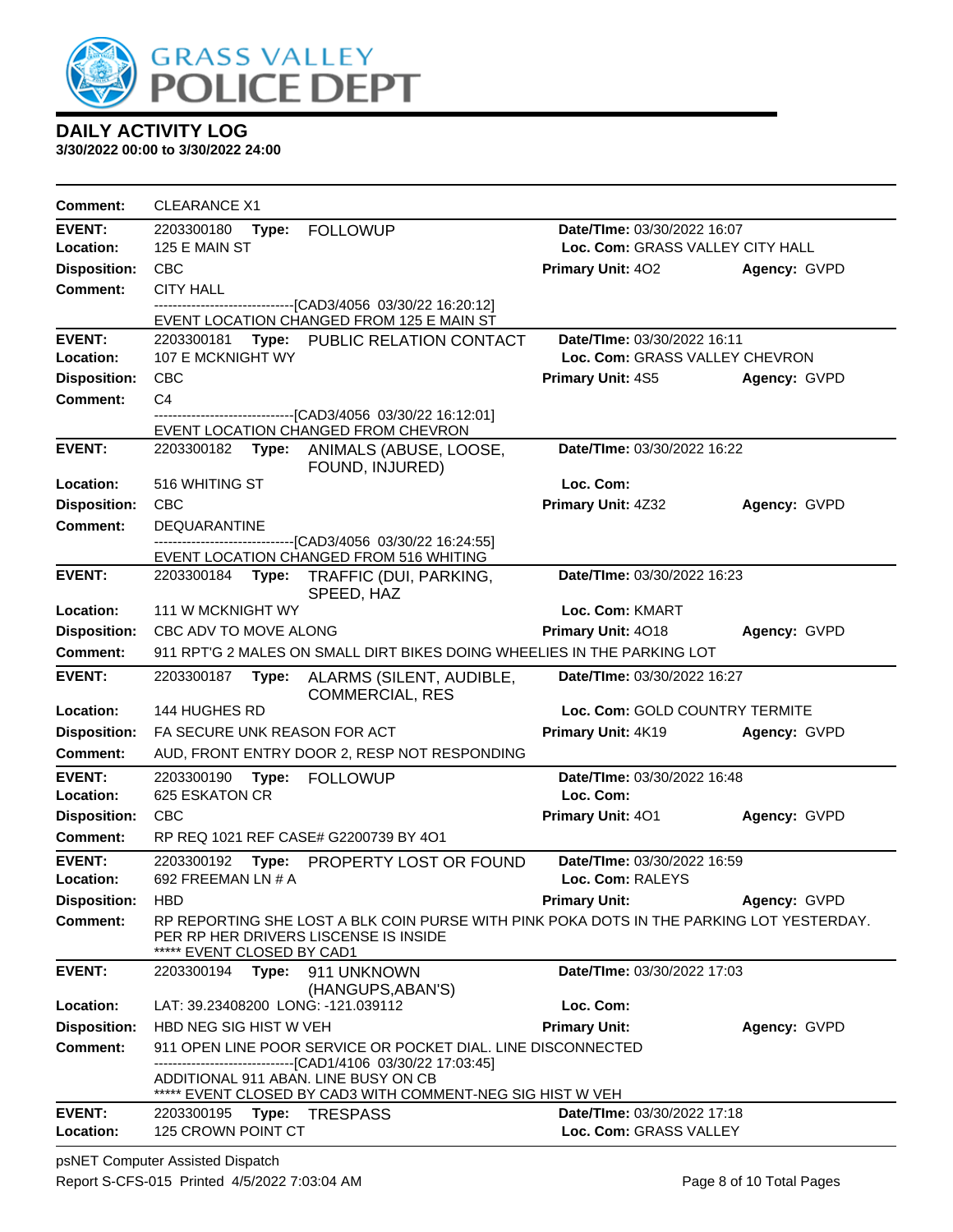

#### **3/30/2022 00:00 to 3/30/2022 24:00**

| <b>Disposition:</b> | ARA AND OUT OF COUNTY WARRANT                                                                                  |       |                                                                                                                                                                                  | <b>Primary Unit: 4018</b>          | Agency: GVPD                                                                             |  |  |
|---------------------|----------------------------------------------------------------------------------------------------------------|-------|----------------------------------------------------------------------------------------------------------------------------------------------------------------------------------|------------------------------------|------------------------------------------------------------------------------------------|--|--|
| Case No:            | G2200807                                                                                                       |       |                                                                                                                                                                                  |                                    |                                                                                          |  |  |
| Comment:            | EMPLOYEE REPORTING A XRAY IN A WHI DURANGO WITH TRAILER REFUSING TO LEAVE. RP REQ SHE IS<br><b>MOVED ALONG</b> |       |                                                                                                                                                                                  |                                    |                                                                                          |  |  |
|                     |                                                                                                                |       | -----------------------------------[CAD3/4056 03/30/22 17:45:40]<br>ISSUED CASE# G2200807 FOR AGENCY GVPD by UNIT 4O18                                                           |                                    |                                                                                          |  |  |
|                     |                                                                                                                |       | -------------------------------[CAD1/4106 03/30/22 18:08:14]                                                                                                                     |                                    |                                                                                          |  |  |
|                     | 1039 CELESTIAL VALLEY NOT AVAIL                                                                                |       | --------------------------------[CAD1/4106 03/30/22 18:10:13]                                                                                                                    |                                    |                                                                                          |  |  |
|                     |                                                                                                                |       | TOW ASSIGNED-GOLD COUNTRY TOW, 1025 IDAHO MARYLAND DR, GRASS VALLEY, 5309555653,<br>--------------------------------[CAD1/4106 03/30/22 18:10:23]                                |                                    |                                                                                          |  |  |
|                     | 1039 GOL COUNTRY ETA 10 MINS                                                                                   |       | -------------------------------[CAD1/4106 03/30/22 18:12:27]                                                                                                                     |                                    |                                                                                          |  |  |
|                     | 1039 SAC SO FOR ABSTRACT                                                                                       |       |                                                                                                                                                                                  |                                    |                                                                                          |  |  |
|                     |                                                                                                                |       | -------------------------------[CAD1/4106_03/30/22 18:33:13]                                                                                                                     |                                    |                                                                                          |  |  |
|                     | FCN/3702208904376 FOR DURANGO                                                                                  |       |                                                                                                                                                                                  |                                    |                                                                                          |  |  |
|                     |                                                                                                                |       | ------------------------------[CAD3/4056  03/30/22 18:49:02]<br>FCN/3702208904432 FOR THE TRAILER                                                                                |                                    |                                                                                          |  |  |
| <b>EVENT:</b>       |                                                                                                                |       | 2203300199 Type: VEHICLE STOP                                                                                                                                                    | Date/TIme: 03/30/2022 17:42        |                                                                                          |  |  |
| Location:           | WE MAIN ST/NO CHURCH ST                                                                                        |       |                                                                                                                                                                                  | Loc. Com:                          |                                                                                          |  |  |
| <b>Disposition:</b> | WA VERBAL WARNING                                                                                              |       |                                                                                                                                                                                  | Primary Unit: 4S5                  | Agency: GVPD                                                                             |  |  |
| Comment:            | License: 7RET020                                                                                               |       |                                                                                                                                                                                  |                                    |                                                                                          |  |  |
|                     |                                                                                                                |       | ---------------------------------[CAD1/4106 03/30/22 17:42:56]<br>EVENT LOCATION CHANGED FROM W MAIN ST/ CHURCH ST                                                               |                                    |                                                                                          |  |  |
|                     |                                                                                                                |       | ------------------------------[CAD1/4106_03/30/22 17:43:15]<br>EVENT LOCATION CHANGED FROM MAIN ST/CHURCH ST NC                                                                  |                                    |                                                                                          |  |  |
| <b>EVENT:</b>       |                                                                                                                |       | 2203300200 Type: ANIMALS (ABUSE, LOOSE,                                                                                                                                          | <b>Date/Time: 03/30/2022 17:42</b> |                                                                                          |  |  |
|                     | FOUND, INJURED)                                                                                                |       |                                                                                                                                                                                  |                                    |                                                                                          |  |  |
| <b>Location:</b>    | 200 DORSEY DR #10                                                                                              |       |                                                                                                                                                                                  |                                    | Loc. Com: SPRINGHILL GARDEN APARTMENTS                                                   |  |  |
| <b>Disposition:</b> | CBC FORWARDED TO AC                                                                                            |       |                                                                                                                                                                                  | <b>Primary Unit: 4K19</b>          | Agency: GVPD                                                                             |  |  |
| Comment:            |                                                                                                                |       | RP REQ 10-21 REF A NEIGHBORS DOGS BEING AT LARGE AND THE OWNER NOT CARING                                                                                                        |                                    |                                                                                          |  |  |
| <b>EVENT:</b>       | 2203300210                                                                                                     | Type: | <b>CITIZEN ASSIST (CIVIL</b><br>STANDBY'S, LOCKOUT                                                                                                                               | Date/TIme: 03/30/2022 18:42        |                                                                                          |  |  |
| Location:           | 1262 SUTTON WY                                                                                                 |       |                                                                                                                                                                                  |                                    | Loc. Com: HOSPITALITY HOUSE 530 271 7144                                                 |  |  |
| <b>Disposition:</b> | <b>CBC</b>                                                                                                     |       |                                                                                                                                                                                  | <b>Primary Unit: 4S3</b>           | Agency: GVPD                                                                             |  |  |
| <b>Comment:</b>     | <b>FOR CLEARANCE</b>                                                                                           |       |                                                                                                                                                                                  |                                    |                                                                                          |  |  |
| <b>EVENT:</b>       | 2203300215                                                                                                     |       | Type: ANIMALS (ABUSE, LOOSE,<br>FOUND, INJURED)                                                                                                                                  | Date/TIme: 03/30/2022 19:02        |                                                                                          |  |  |
| Location:           | 110 SPRINGHILL DR #1                                                                                           |       |                                                                                                                                                                                  | <b>STATION</b>                     | Loc. Com: SIERRA NEVADA AMBULANCE                                                        |  |  |
| <b>Disposition:</b> | <b>CBC</b>                                                                                                     |       |                                                                                                                                                                                  | Primary Unit: 4020                 | Agency: GVPD                                                                             |  |  |
| <b>Comment:</b>     | WITH THEM.                                                                                                     |       | RP REQ PICKUP OF DOG FROM AN EARLIER CALL, THEY WERE UNABLE TO LOCATE OWNER AND REQ<br>PICKUP. APPROX 50 LBS, STAFF AT THE STATION WILL KNOW WHATS GOING ON IF OFFICER CHECKS IN |                                    |                                                                                          |  |  |
| <b>EVENT:</b>       | 2203300217                                                                                                     | Type: | <b>FIRE</b>                                                                                                                                                                      | Date/TIme: 03/30/2022 19:19        |                                                                                          |  |  |
| Location:           | 1219 SUTTON WY                                                                                                 |       |                                                                                                                                                                                  |                                    | Loc. Com: ACF KNIGHTS PAINT 530 273 6401                                                 |  |  |
| <b>Disposition:</b> | <b>HBD</b>                                                                                                     |       |                                                                                                                                                                                  | <b>Primary Unit:</b>               | Agency: GVPD                                                                             |  |  |
| <b>Comment:</b>     | ***** EVENT CLOSED BY CAD1                                                                                     |       | UTILITY BOXES ACROSS STREET FROM.<br>------------------------[CAD2/4085_03/30/22_19:32:46]                                                                                       |                                    | 911 REPORTING MALE STARTING WARMING FIRE IFO KNIGHTS PAINT. OLDER GENTLEMAN CAMPING NEAR |  |  |
|                     |                                                                                                                |       | ADDITIONAL BUS LINE REPORTING SAME, XFER TO CALFIRE.                                                                                                                             |                                    |                                                                                          |  |  |
| <b>EVENT:</b>       | 2203300219                                                                                                     | Type: | <b>FOLLOWUP</b>                                                                                                                                                                  | Date/TIme: 03/30/2022 19:27        |                                                                                          |  |  |

psNET Computer Assisted Dispatch Report S-CFS-015 Printed 4/5/2022 7:03:04 AM Page 9 of 10 Total Pages